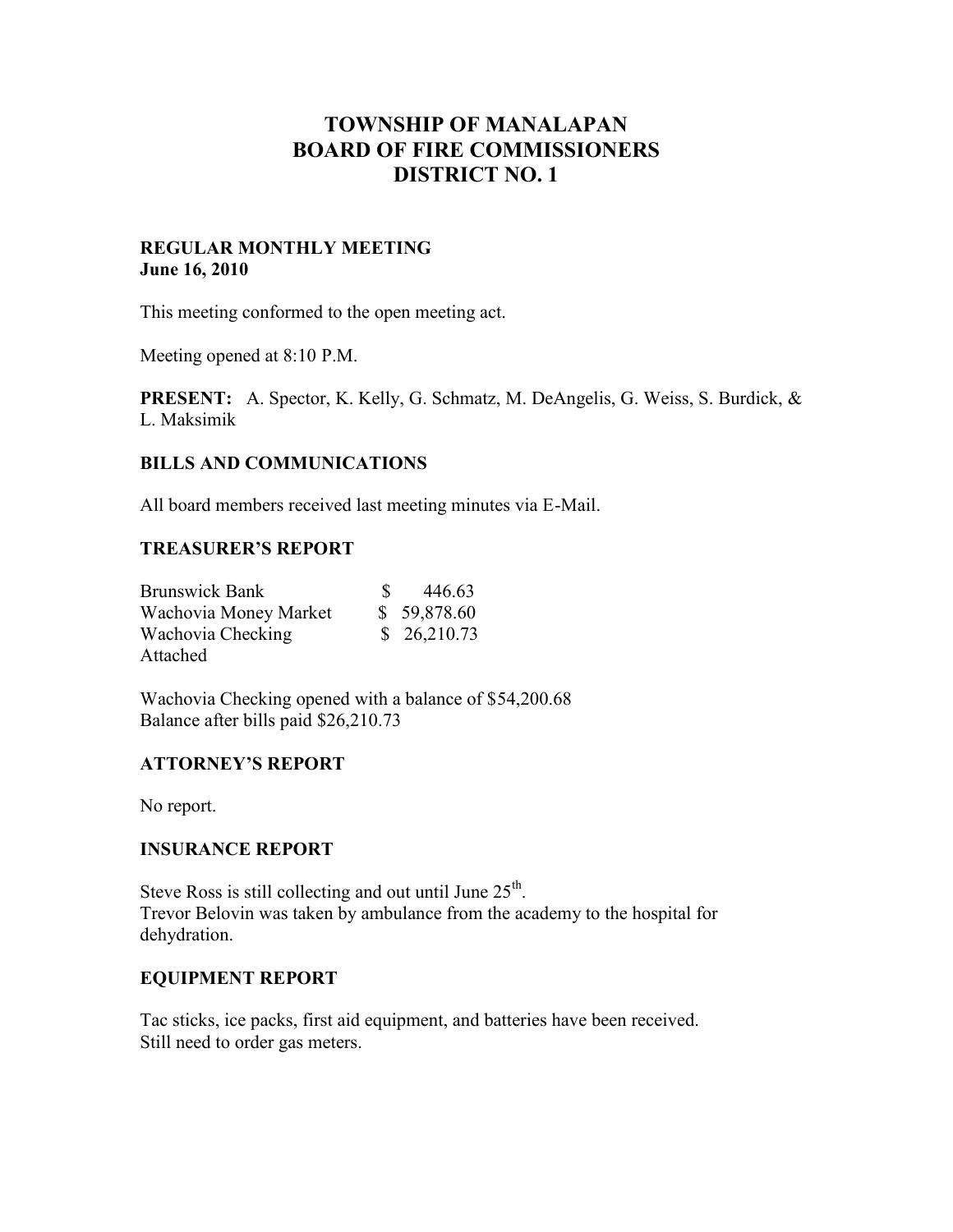## **RADIO REPORT**

Received some pagers and one portable back. Need to replace the portable on 26-1-80. Need to order batteries.

# **CHIEF'S REPORT**

Chief Burdick reported that the Rehab Trailer is getting used quite a bit – has been out 3 times the last month and a half.

Lee Maksimik put another a/c unit in the Rehab Trailer.

# **TRUCK REPORT**

26-1-95 – problem was not batteries, it was the chemical in the bank – must have gone bad.

Servicing on all trucks has begun.

26-1-80 – going for all new brakes, ordered a body quartz light, and a few small electrical repairs were made.

26-1-73 – having rear brakes done, right front hub is leaking, temperature gauge on dashboard needs to be replaced.

26-1-77- is having a problem with the  $a/c$  in the front and the check engine light keeps coming on.

First round of pump testing was done today.

# **ASSOCIATION REPORT**

No report.

# **TRUSTEES' REPORT**

No report.

# **OLD BUSINESS**

See attached.

#### **NEW BUSINESS**

Commissioner DeAngelis made a motion to pay all vouchers; this was seconded by Commissioner Kelly. All voted aye.

The golf cart needs to be looked at – will have Danny LaRocca check it out first.